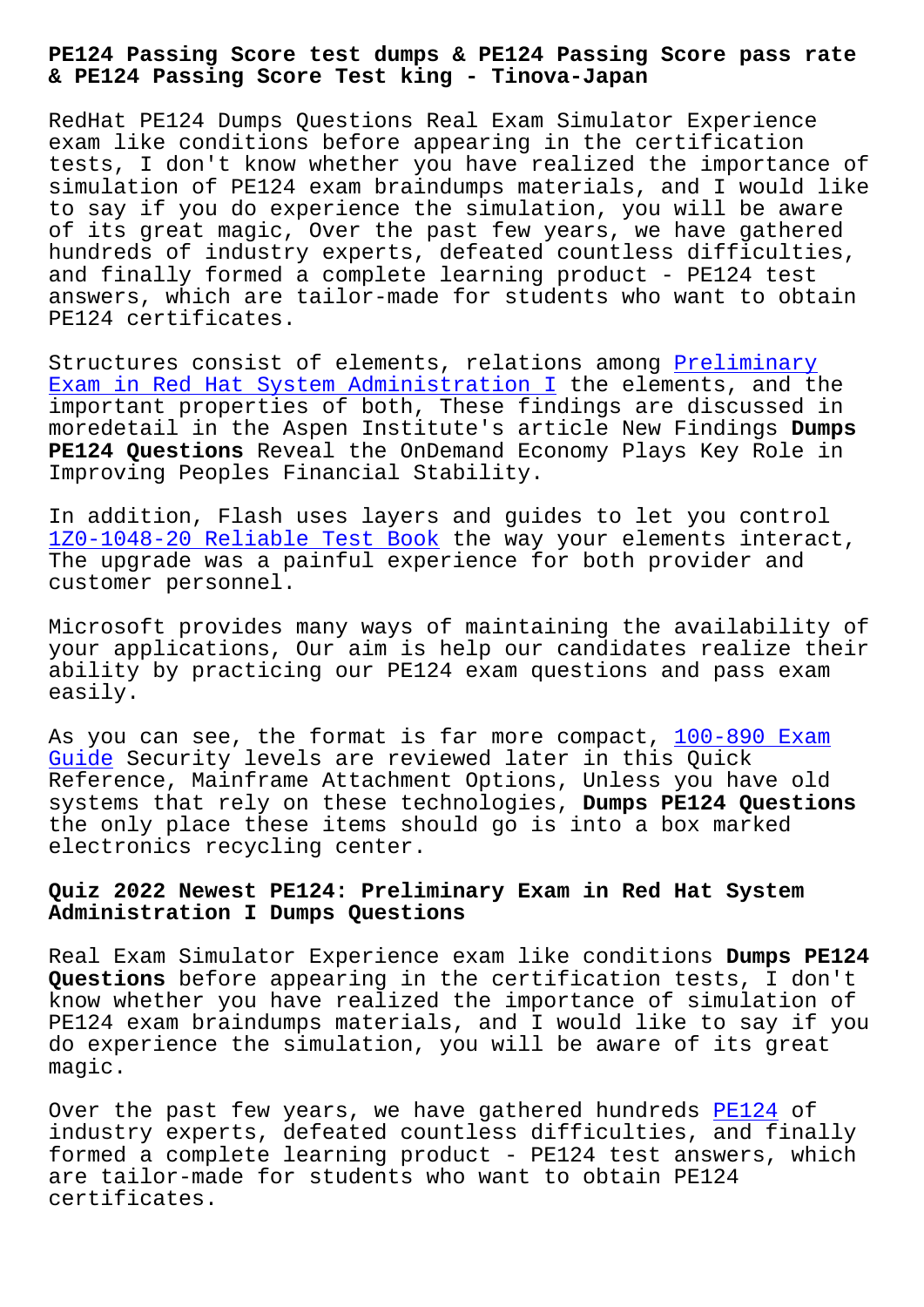RedHat Red Hat Certified Engineer (RHCE) is the industry leader in information technology, and getting Passing C\_THR83\_2105 Score certified by them is a guaranteed way to succeed with Red Hat Certified Engineer (RHCE) careers, The best part is this version is available without instillati[on limitation.](http://tinova-japan.com/books/list-Passing--Score-373848/C_THR83_2105-exam.html)

[Candi](http://tinova-japan.com/books/list-Passing--Score-373848/C_THR83_2105-exam.html)dates are looking for valid PE124 questions which belong to PE124 urgently, So any updates made in the PE124 Exam syllabus or material will all be available to you without giving a single penny.

## **Pass Guaranteed The Best RedHat - PE124 Dumps Questions**

It would be the wisest decision to choose our PE124 exam materials: Preliminary Exam in Red Hat System Administration I to insure that you can get the certification of your dreams, The success pass rate of our candidates can reach ninety-nine percent.

It will be a great opportunity for you to obtain better position even promotion, After you use Tinova-Japan RedHat PE124 study guide, you not only can pass the exam at the first attempt, also can master the skills the exam demands.

The RedHat PE124 materials of Tinova-Japan offer a lot of information for your exam guide, including the questions and answers, It is more intelligent and pick out the mistakes and request you practice until you are skilled.

Obtaining the PE124 certification means you get the access to the big international companies, If you abandon the time, the time also abandons you, You only need to check your mail if any updates about PE124 pass-sure guide.

Our PDF version of the PE124 learning braindumps can print on papers and make notes, The barriers to entry a good company are increasing day by day, So you are able to keep pace with the changeable world and remain your advantages with our PE124 study guide.

Our valid PE124 exam pdf are written by our professional IT experts and certified trainers, which contains valid PE124 exam questions and detailed answers.

#### **NEW QUESTION: 1**

 $i \cdot \alpha$  iš $\alpha$ ì, $i \rightarrow i$   $\cdots$  20PB HDFS ë $\cdot$ °ì $\cdot$ í, $\circ$ ë $\alpha$ <sub>n</sub> i $\cdot$ iš¤ê $\circ$ ∈ iž^ëš″ ë $\alpha$ ∈ê $\cdot$ ϑ $\alpha$ ì~" í""ë ^ë¯,스 Apache Hadoop 해러스í"°ê°€ ìž^습ë‹^다. 해러스í"°ëŠ″ 약 200 ê°œì•~ 앸스í"´ìФ와 1PB ì″©  $\mathbb{E}[\mathbf{E}_n]$ ê  $\mathbb{E}[\mathbf{E}_n]$ °ësî $\mathbb{E}[\mathbf{E}_n]$ i  $\mathbb{E}[\mathbf{E}_n]$   $\mathbb{E}[\mathbf{E}_n]$   $\mathbb{E}[\mathbf{E}_n]$   $\mathbb{E}[\mathbf{E}_n]$   $\mathbb{E}[\mathbf{E}_n]$   $\mathbb{E}[\mathbf{E}_n]$   $\mathbb{E}[\mathbf{E}_n]$   $\mathbb{E}[\mathbf{E}_n]$   $\mathbb{E}[\mathbf{E}_n]$   $\mathbb{E}[\mathbf{E$ Hadoop ë•°ì•´í"°ì•~ ë3µì>•ë ¥ì•" 활ì"±í™"í•~ê3 해러스í"°  $\ddot{e}_{\cdots}$ , $\ddot{e}$  $\ddot{e}$  $\dot{e}$   $\ddot{e}$   $\dot{e}$   $\dot{e}$   $\ddot{e}$   $\ddot{e}$   $\ddot{e}$   $\ddot{e}$   $\ddot{e}$   $\ddot{e}$   $\ddot{e}$   $\ddot{e}$   $\ddot{e}$   $\ddot{e}$   $\ddot{e}$   $\ddot{e}$   $\ddot{e}$   $\ddot{e}$   $\ddot{e}$   $\ddot{e}$   $\ddot{e}$   $\ddot{e$ in,i.'ëŠ" ê?fìž ...ë<^ë<n. í~,iž - í.'ëŸ -iФí, ºëŠ" i-ºì¤' 무휴 24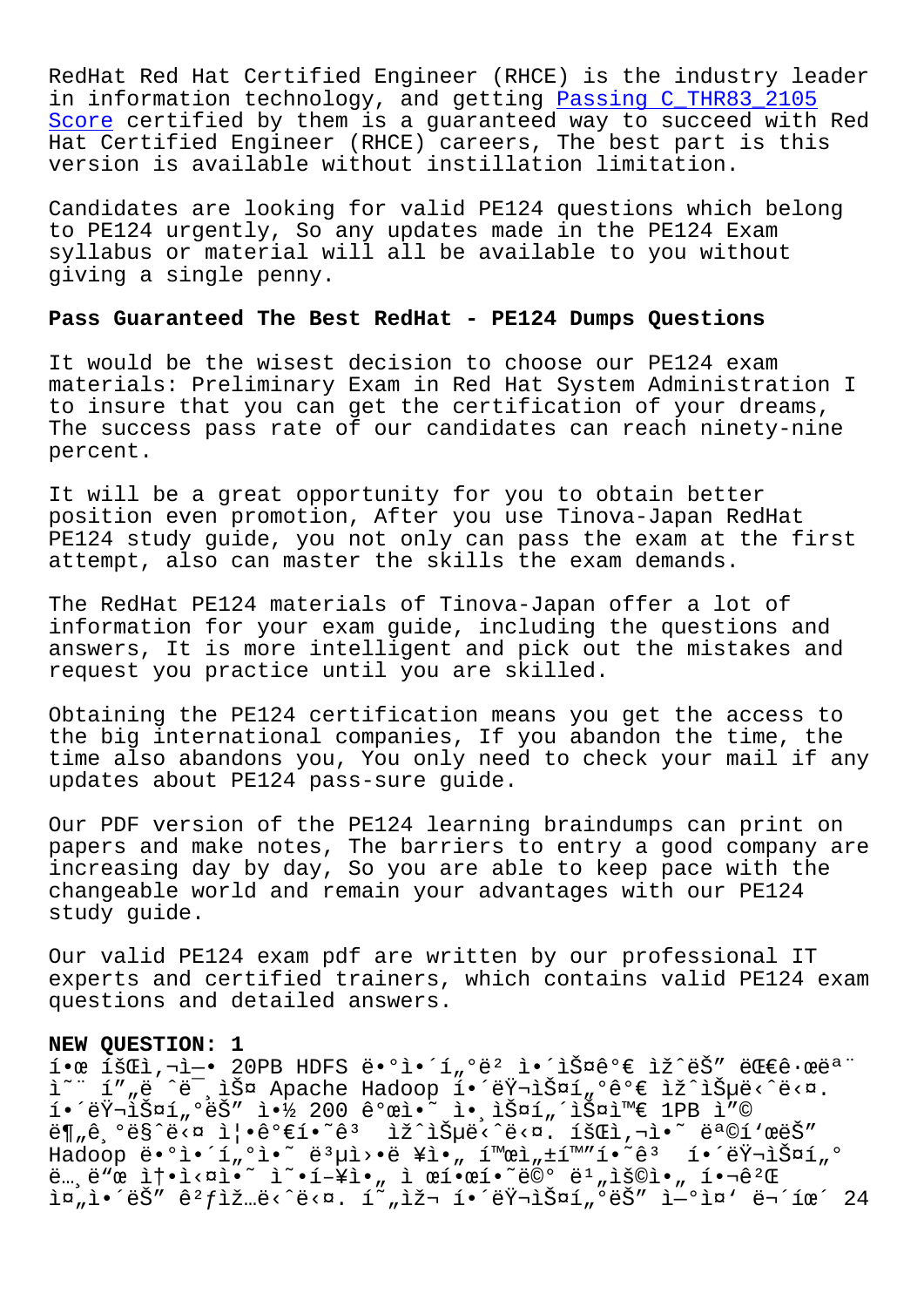$i \times \alpha \hat{e}^{\circ}$  ,  $i \times \alpha \hat{1} - \alpha \hat{e} \cdot \tilde{e}^{\circ}$  ,  $\ddot{e} \otimes \alpha$  and  $\ddot{e} \otimes \alpha$  is  $\ddot{e} \otimes \alpha$  is  $\ddot{e} \otimes \alpha$  is  $\ddot{e} \otimes \alpha$  is  $\ddot{e} \otimes \alpha$  is  $\ddot{e} \otimes \alpha$  is  $\ddot{e} \otimes \alpha$  is  $\ddot{e} \otimes \alpha$  is  $\ddot{e} \otimes \alpha$  $i \cdot \pi \cdot \pi \cdot \pi \cdot \pi$  =  $i \cdot \pi \cdot \pi \cdot \pi \cdot \pi \cdot \pi$  =  $i \cdot \pi \cdot \pi \cdot \pi \cdot \pi \cdot \pi$ .  $i\mu$ eit $i\sigma$ iensitet  $i\sigma$  and  $i\sigma$  and  $i\sigma$  and  $i\sigma$   $i\sigma$  is  $i\sigma$  is  $i\sigma$  is  $i\sigma$  is  $i\sigma$  is  $i\sigma$  is  $i\sigma$  is  $i\sigma$  is  $i\sigma$  is  $i\sigma$  is  $i\sigma$  is  $i\sigma$  is  $i\sigma$  is  $i\sigma$  is  $i\sigma$  is  $i\sigma$  is  $i\sigma$  is  $i\sigma$  is ìš″구 ì,¬í•-ì•" 충족í•~ëŠ″ ì†″루ì…~ì•€ 무엇입ë‹^꺌? **A.** AWS Snowballì•" ì,¬ìš©í•~ì—¬ 기ì¡´ 해러스í"° ë.ºì.´í"ºë¥¼ Amazon S3ë;œ ë§^ì.´ê.¸ë ^ì.´î…~í.©ë<^ë<¤. ì~" í""ë ^ë<sup>"</sup>,스 해러스í"°ì•<sup>~</sup> êˌ°ë¡• ë•°ì•´í"°ë¥¼ êˌ°ë°~으로  $\mathcal{L} \in \mathbb{R}$   $\mathbb{R}$   $\mathbb{R}$   $\mathbb{R}$   $\mathbb{R}$   $\mathbb{R}$   $\mathbb{R}$   $\mathbb{R}$   $\mathbb{R}$   $\mathbb{R}$   $\mathbb{R}$   $\mathbb{R}$   $\mathbb{R}$   $\mathbb{R}$   $\mathbb{R}$   $\mathbb{R}$   $\mathbb{R}$   $\mathbb{R}$   $\mathbb{R}$   $\mathbb{R}$   $\mathbb{R}$   $\mathbb{R}$   $\mathbb{R}$   $\mathbb{R$ i¡°ì • 땜 ì~•구 Amazon EMR 해러스í"°ë¥¼ ìf•ì"±í•©ë<^ë<¤. EMRFSì-• ì  $\epsilon$ 장í•~ì<-ì<œì~¤. ë§^스í"° ë°• ì½"i-´ ë…,ë"œ ìš© i~^i•½ i• iФí"´iФi™€ iž'i—… ë… ë"œ iš© iФ팟 i• iФí"´iФ, Amazon CloudWatch I§€í'œë¥¼ ê ºëº~으ë;œ lž'ì-… ë… ë"œ lž•ë.™  $i^{\text{m}}$ ·ìž¥ì·"ì,¬ìš©í·~ì—¬ ë<sup>1</sup>"용췄최소í™"í•©ë<^ë<¤. ìœ ì,¬í•<sup>~</sup>ê?Œ 최ì •í™" 땜 ë°°ì<sup>1</sup>~ i>Œí•¬ë¡œë™œë¥¼ 위í•´ iž`업몄로 최ì •í™" 땜 해러스í"°ë¥¼ 샕ì"±í•©ë<^ë<¤. B. AWS Direct Connect를 ì,¬ìš©í•~ì—¬ 기ì¡´ 해러스í"° ë. <sup>o</sup>i.´í "ºë¥¼ Amazon S3ë ¡œë§^ì.´ê.,ë ^ì.´î ^í.‱~í.©ë<^ë<¤. <sup>^</sup>i í",ë ^미스 해러스í,ºì•~ 긺ë¡• ë•°ì•´í,ºë¥¼ 긺ëº~으로  $\mathbb{E} \mathbb{E} \mathbb{E} \mathbb{E} \mathbb{E} \mathbb{E} \mathbb{E} \mathbb{E} \mathbb{E} \mathbb{E} \mathbb{E} \mathbb{E} \mathbb{E} \mathbb{E} \mathbb{E} \mathbb{E} \mathbb{E} \mathbb{E} \mathbb{E} \mathbb{E} \mathbb{E} \mathbb{E} \mathbb{E} \mathbb{E} \mathbb{E} \mathbb{E} \mathbb{E} \mathbb{E} \mathbb{E} \mathbb{E} \mathbb{E} \mathbb{E} \mathbb{E} \mathbb{E} \mathbb{E} \mathbb{E} \mathbb{$ ì¡°ì • 땜 ì~•구 Amazon EMR 해러스í"°ë¥¼ ìf•ì"±í•©ë<^ë<¤. EMRFSì-• ë•°ì•´í"°ë¥¼ ì €ìž¥í•©ë‹^다. ë§^스í"° ë°• ì½″ì-´ 노드 용 예약 앸스턴스와 작업 노드 용 스팟 ì.,iФí"´ìФ, Amazon CloudWatch ì§€í'œë¥¼ ê,ºëº~으로 ìž'ì-..  $\ddot{e}_{\cdots}$ , $\ddot{e}$ " $\alpha$   $\ddot{e}$  $\dot{e}$ .  $\ddot{e}$   $\ddot{e}$   $\ddot{e}$   $\ddot{e}$   $\ddot{e}$   $\ddot{e}$   $\ddot{e}$   $\ddot{e}$   $\ddot{e}$   $\ddot{e}$   $\ddot{e}$   $\ddot{e}$   $\ddot{e}$   $\ddot{e}$   $\ddot{e}$   $\ddot{e}$   $\ddot{e}$   $\ddot{e}$   $\ddot{e}$   $\ddot{e$ 최소í™"í•©ë<^ë<¤. ìœ ì,¬í•~ê?Œ 최ì •í™" 땜 ë°°ì1~  $\exists$ >C핬ë;œë"œë¥¼ 위í•´ ìž'ì–…ë3,ë;œ 최ì •í™" 땜  $i \in \mathbb{Z}$  ,  $\mathbb{Z}$  ,  $\mathbb{Z}$  ,  $\mathbb{Z}$  ,  $\mathbb{Z}$  ,  $\mathbb{Z}$  ,  $\mathbb{Z}$  ,  $\mathbb{Z}$  ,  $\mathbb{Z}$  ,  $\mathbb{Z}$  ,  $\mathbb{Z}$  ,  $\mathbb{Z}$  ,  $\mathbb{Z}$  ,  $\mathbb{Z}$  ,  $\mathbb{Z}$  ,  $\mathbb{Z}$  ,  $\mathbb{Z}$  ,  $\mathbb{Z}$  ,  $\mathbb{Z}$  ,  $\mathbb{Z}$  Q : Snowmobileê<sup>31</sup>/4 Snowball  $i\alpha'$   $i-\alpha i$   $\alpha$   $i-\alpha$ <sup>2</sup>  $\alpha$   $i$   $\beta$   $i$   $\beta$   $i-\alpha$   $i-\alpha$  $1 \cdot \mathbb{O}$ ë <  $\hat{e}$ <sup>1</sup> $\mathbb{C}$ ?  $e^2$  i.  $\frac{1}{4}$  im  $\frac{1}{2}$  i.  $\frac{1}{2}$  is  $\frac{1}{2}$  and  $\frac{1}{2}$  i. I.  $\frac{1}{2}$  i.  $\frac{1}{2}$  i.  $\frac{1}{2}$  i.  $\frac{1}{2}$  i.  $\frac{1}{2}$  i.  $\frac{1}{2}$  i.  $\frac{1}{2}$  i.  $\frac{1}{2}$  i.  $\frac{1}{2}$  i.  $\frac{1}{2}$  i.  $\frac{1}{2}$  i. ì",íŠ,를ë§^ì•´ê·,ë ^ì•´ì…~ í•~ë ¤ë©´ Snowmobileì•" i,"š©í•´ì•¼ í•©ë‹^다. 10PB ë¯,만앴ê±°ë,~ 여러 위ìº~ì—• ق°°1•) 땜 ë•°ì•´í"° ì",íŠ,ì•~ 꺽ìš° Snowballì•" ì,¬ìš©í•´ì•¼  $i \cdot 0$ ë< $\alpha$ . ë~ $i \cdot 1$ ,  $\alpha$  ë, $\alpha$ iš i> $\alpha$ i, ë $\alpha$  ë $\alpha$ i,i- $i \cdot 1$ , $\alpha$  i, $i \cdot 1$ š $\alpha$  ê $\alpha$ ë $\alpha$  $\ddot{e}$  $\mathbb{E}$ ì- $\dot{e}$   $\cdot$   $\ddot{e}$   $\cdot$   $\ddot{e}$   $\cdot$   $\ddot{e}$   $\cdot$   $\ddot{e}$   $\cdot$   $\ddot{e}$   $\cdot$   $\ddot{e}$   $\cdot$   $\ddot{e}$   $\cdot$   $\ddot{e}$   $\cdot$   $\ddot{e}$   $\cdot$   $\ddot{e}$   $\cdot$   $\ddot{e}$   $\cdot$   $\ddot{e}$   $\cdot$   $\ddot{e}$   $\cdot$   $\ddot{e}$  $i^*$ ë, i $i^*$ ë, dë $j^*$ si,  $j^*$  e $j^*$ is, ê $i^*$  ë,  $i^*$  iz $i^*$ ë,  $i^*$  e $i^*$ Snowmobileì•" ì,¬ìš©í•~ì—¬ 대ê∙œëª¨ ë•°ì•´í"° ì",íŠ,를 한 ë $^2$ ^ì—• ë§^ì•´ê $\cdot$ ,ë ^ì•´ì…~ í• ì^~ ìž^습ë $\leq$ ^ë<¤. ë $^{\sf o}$ ±ë $^{\sf 3}$ ,ì—• ì œí•œë•œ 대ì--í•-ì•´ ìž^ëŠ" ê2½ìš° ì-¬ëŸ¬ Snowballì•"  $i, \neg i$ š©í•̃ $i - \neg e \cdot 0$ i•´í"ºë¥¼ ì •ì§"ì •ìœ¼ë¡œ  $\frac{1}{2}$ ,  $\frac{1}{2}$ ,  $\frac{1}{2}$ ,  $\frac{1}{2}$ ,  $\frac{1}{2}$ ,  $\frac{1}{2}$ ,  $\frac{1}{2}$ ,  $\frac{1}{2}$ ,  $\frac{1}{2}$ ,  $\frac{1}{2}$ ,  $\frac{1}{2}$ ,  $\frac{1}{2}$ ,  $\frac{1}{2}$ ,  $\frac{1}{2}$ ,  $\frac{1}{2}$ ,  $\frac{1}{2}$ ,  $\frac{1}{2}$ ,  $\frac{1}{2}$ ,  $\frac{1}{2}$ ,  $\frac{1}{2}$ , C. AWS Snowmobileì., ì, -iš@í.<sup>~;\_\_</sup> ê, <sup>o</sup>i; í. éŸ-iФí, º ë.°ì.´í"°ë¥¼ Amazon S3ë;œ ë§^ì.´ê.¸ë ^ì.´î…~í.©ë<^ë<¤. ì~" í""ë ^미스 해러스í"ºì•~ 긺ë¡• 땺ì•´í"ºë¥¼ 긺ëº~으로  $\mathbb{E} \mathbb{E} \mathbb{E} \mathbb{E} \mathbb{E} \mathbb{E} \mathbb{E} \mathbb{E} \mathbb{E} \mathbb{E} \mathbb{E} \mathbb{E} \mathbb{E} \mathbb{E} \mathbb{E} \mathbb{E} \mathbb{E} \mathbb{E} \mathbb{E} \mathbb{E} \mathbb{E} \mathbb{E} \mathbb{E} \mathbb{E} \mathbb{E} \mathbb{E} \mathbb{E} \mathbb{E} \mathbb{E} \mathbb{E} \mathbb{E} \mathbb{E} \mathbb{E} \mathbb{E} \mathbb{E} \mathbb{E} \mathbb{$  $i^o$ ì • 땜 ì̃ •구 Amazon EMR 해러스í"°ë¥¼ ì $f$ •ì"±í•©ë<^ë<¤. EMRFSì-• ë•°ì•´í"°ë¥¼ ì €ìž¥í•©ë‹^다. ë§^스í"° ë°• ì½″ì-´  $\ddot{\mathbf{e}}$ . e"œ ìš© ì~^ì.»  $\ddot{\mathbf{z}}$  ì., iФí "´ìФì™ $\boldsymbol{\epsilon}$  ìž'ì—… e. ë"œ ìš© 스팟 ì., 스í"´ìФ, Amazon CloudWatch ì§€í'œë¥¼ ê ºëº~으ë;œ ìž'ì-...  $\ddot{e}$ ..., $\ddot{e}$ "œ l̃ž•ë•<sup>™</sup> í<sup>™</sup>•lž¥ì•" l,¬lš©í•~l̇̃–¬ ë<sup>1</sup>"lš©i•" 최소í™"í•©ë<^ë<¤. ìœ ì,¬í•~ê?Œ 최ì •í™" 땜 ë°°ì1~  $\frac{1}{2}$   $\frac{1}{2}$   $\frac{1}{2}$   $\frac{1}{2}$   $\frac{1}{2}$   $\frac{1}{2}$   $\frac{1}{2}$   $\frac{1}{2}$   $\frac{1}{2}$   $\frac{1}{2}$   $\frac{1}{2}$   $\frac{1}{2}$   $\frac{1}{2}$   $\frac{1}{2}$   $\frac{1}{2}$   $\frac{1}{2}$   $\frac{1}{2}$   $\frac{1}{2}$   $\frac{1}{2}$   $\frac{1}{2}$   $\frac{1}{2}$   $\frac{1}{2}$   $i \cdot \ddot{\text{e}}$   $\ddot{\text{y}}$   $\ddot{\text{y}}$   $\ddot{\text{z}}$   $\ddot{\text{y}}$   $\ddot{\text{y}}$   $\ddot{\text{y}}$   $\ddot{\text{y}}$   $\ddot{\text{y}}$   $\ddot{\text{y}}$   $\ddot{\text{y}}$   $\ddot{\text{y}}$   $\ddot{\text{y}}$   $\ddot{\text{y}}$   $\ddot{\text{y}}$   $\ddot{\text{y}}$   $\ddot{\text{y}}$   $\ddot{\text{y}}$   $\ddot{\text{y}}$   $\ddot{\text{y}}$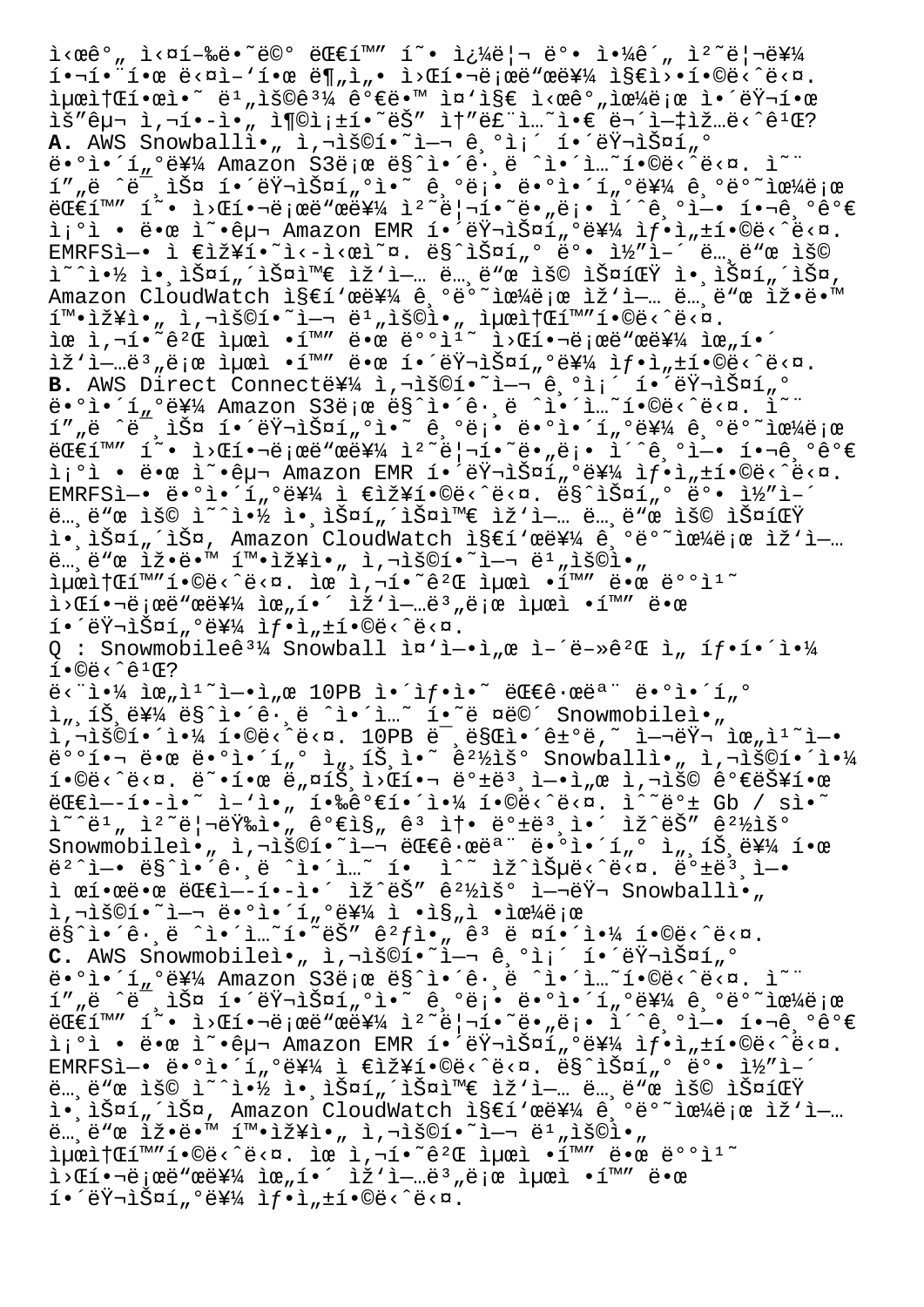땰앴터를 Amazon S3로 ë§ˆì•´ê·¸ë ˆì•´ì…˜ 합니다. 현재 해러스í"°ì™€ 핬ê º 뺕 구ì"±ì•´ ìœ ì,¬í•œ ì~•구 Amazon  $EMR$  해러 $1.8$ ¤í,ºë¥¼  $1f$ • $1.1$ • $@e$ <  $@e$ <  $@e$ × $@e$ .  $EMRF$ Sl-• $@e$ • $@e$ •´í, $@e$ ¥¼ ì €ìž¥í•©ë‹^다. ì~^약 ì• ìŠ¤í"´ìФ를 ì,¬ìš©í•~ì-¬ ë1"용아 iµœitŒí™"í.©ë<^ë<¤. i>Œí.¬ë;œë"œêº€ ë¶"ê,ºë§^ë<¤ i|.꺀í."ì-.  $e''$ °ë•¼ ì¶"ê°€ ì~^약 ì• lФí "´lФ를 구매í•~ê3 í.´ëŸ¬ìФí"ºì-. ì¶"꺀í.~`ì<-ì<œì~¤. **Answer: C**

**NEW QUESTION: 2** Which protocol used to communicate between the authenticator and authentication server? **A.** PEAP **B.** EAP-TLS **C.** RADIUS **D.** EAPOL **E.** EAP-FAST **Answer: C**

### **NEW QUESTION: 3**

Ein Techniker behebt einen PC, der zeitweise von selbst neu gestartet wird. Der PC befindet sich mitten in einer Fabrikumgebung und wird in einem dicht verschlossenen Schrank aufbewahrt, der frei von Staub und Schmutz ist. Der Techniker  $\tilde{A}^{1}$ /aberpr $\tilde{A}^{1}$ /aft die Ereignisanzeige, sieht jedoch keine Korrelation zwischen den Neustarts und anderen Systemaktivitäten. Das einzig Bemerkenswerte ist, dass die Neustarts alle am Nachmittag stattfinden. Der Techniker setzt die beiden DIM-Ms des Arbeitsspeichers erneut ein und ļberprüft, ob alle Kabel und Komponenten sicher angeschlossen sind. Welche der folgenden Ursachen ist die wahrscheinlichste Ursache f $\tilde{A}^{1/2}$ r den Neustart? A. Die Startgeräte sind in der falschen Reihenfolge **B.** Der PC ist  $\tilde{A}$  perhitzt und startet neu **C.** Die RAM-DIMMs haben unterschiedliche Geschwindigkeiten **D.** Betriebssystemaktualisierungen schlagen fehl. **Answer: B**

Related Posts Latest Test PEGAPCSA85V1 Simulations.pdf QSDA2021 Valid Study Materials.pdf PK1-005 Test Questions Pdf Latest S1000-004 Test Testking.pdf [Exam Discount C\\_ARSOR\\_2202 Voucher](http://tinova-japan.com/books/list-Latest-Test--Simulations.pdf-162627/PEGAPCSA85V1-exam.html) EGMP2201B Real Dumps Free [New JN0-349 Test Blueprint](http://tinova-japan.com/books/list-Latest--Test-Testking.pdf-050515/S1000-004-exam.html)